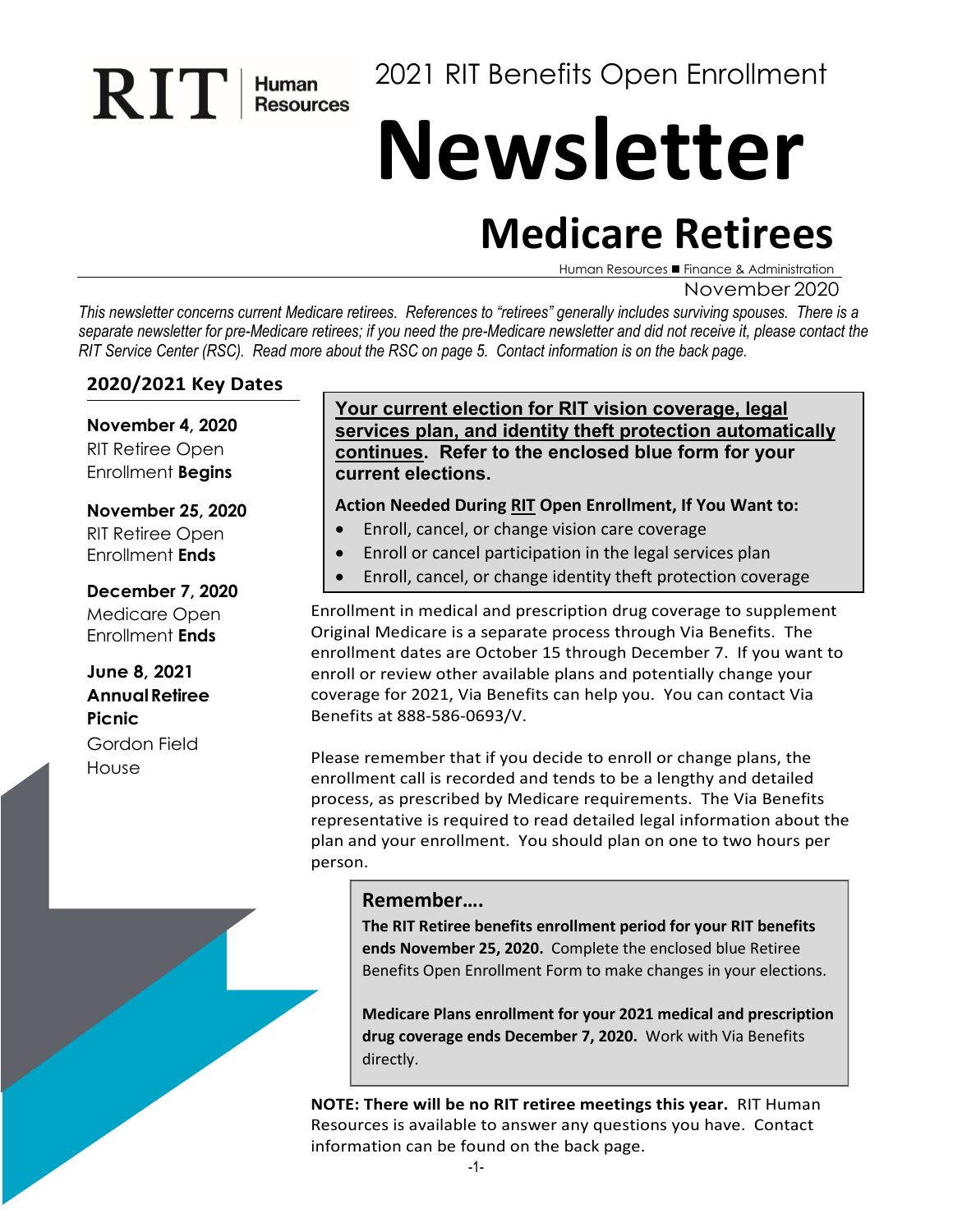# **2021 RIT Open Enrollment Information**

#### **How to Enroll or Make Changes**

**Your current election for vision, legal services, and identity theft protection coverage will automatically continue into 2021.** The enclosed blue *Retiree Benefits Open Enrollment Form* shows your current benefits with the 2021 contribution amounts. You can make changes to your benefits, enroll in newbenefits, or cancel benefits by completing and returning to Human Resources the enclosed blue *Retiree Benefits EnrollmentForm*.

#### **You can make changes to the following RIT benefits, which will be effective January 1, 2021:**

- Vision Care
- Legal Services Plan
- Identity Theft Protection

# **Change in Family/Employment Status**

If you have a qualified family or employment status change during the year (e.g., spouse gains or loses employment), you are eligible to make a mid-year change, as long as you notify RIT's Human Resources within 31 days of the event. Otherwise, you must wait until the next annual Open Enrollment. The event must be consistent with the change you want to make.

**IMPORTANT: RIT HR staff members are working remotely. Therefore, please do not come to the HR Office on campus.**

**Please send your change form to RIT at the address on the back of your form .**

| <b>Reminder about Dental Coverage</b>        | <b>Reminder about Vision Coverage</b>              |
|----------------------------------------------|----------------------------------------------------|
| Please remember that RIT Medicare retirees   | RIT Retirees are still eligible for the RIT vision |
| are eligible for dental coverage through Via | coverage through VSP (see page 3 for details).     |
| Benefits annually. If you are not currently  | Lifetime Benefit Solutions (LBS) would bill you    |
| enrolled in dental coverage, you can work    | for the coverage.                                  |
| directly with Via Benefits to review dental  |                                                    |
| plans and enroll in coverage.                | While VSP offers coverage through Via Benefits,    |
|                                              | our understanding is that the coverage is not      |
| The RIT retiree dental coverage with MetLife | quite as good as the RIT coverage and the          |
| that RIT introduced several years ago does   | premium is a bit higher. So, you may want to       |
| continue for those who enrolled.             | consider the RIT coverage instead.                 |
|                                              |                                                    |

You can be reimbursed from the RIT HRA for dental and vision premiums and eligible out of pocket expenses. Speak to Via Benefits directly for information on the reimbursement process.

# **IMPORTANT: If you move…**

If you move outside your medical/Rx plan's service area, please call Via Benefits immediately; you may need to switch plans.

You should also contact RIT to update your address.

Refer to the contact information on the last page of this newsletter.

*NOTE: If you have kept your RIT email account, it will be automatically closed upon your death.* Your family members will not be able to access the email after your death. Therefore, you may want to consider using an alternate email for personal matters (e.g., bill paying).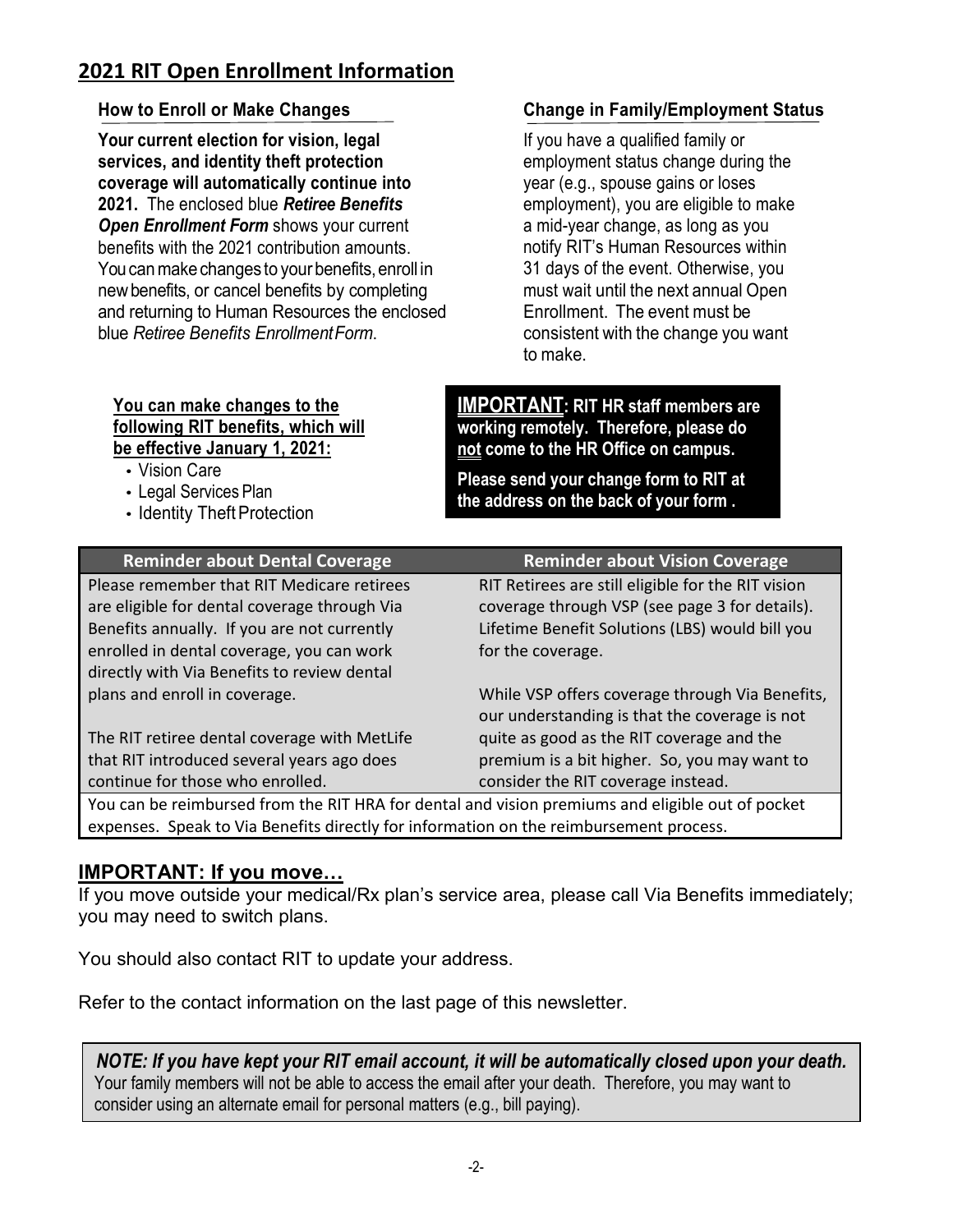# **Updates and Reminders for Via Benefits, RIT's Medicare Exchange**

# **Good News! RIT increases the Health Reimbursement Account (HRA) Credit for 2021**

RIT is happy to provide an increased HRA amount for 2021. We sent letters in October to those enrolled in medical coverage with Via Benefits about the 2021 HRA amount. If you did not receive a letter or have misplaced it, you can contact Via Benefits directly for your 2021 amount.

#### **Automatic Reimbursement**

You can work with Via Benefits to enroll in an automatic reimbursement program so you can be reimbursed automatically each month for your health care and Medicare Part B premiums. Ask Via Benefits for details.

# **Expanded Hours at Via Benefits**

From October 17 to December 5. Benefit Advisors will be available Eastern Time as follows:

- Monday through Friday: 8:00 a.m. to 9:00 p.m.
- Saturdays: 9:00 a.m. to 7:00 p.m.

# **Health Reimbursement Arrangement (HRA) Eligible and Ineligible Expenses**

# *Expenses that ARE eligible for reimbursement*

- Medical, prescription drug, dental, and vision premiums *(pre-tax deductions from a paycheck are not eligible for reimbursement)*
- Medicare Part B premiums
- Higher premiums you may pay above the standard premiums for Medicare Part B or Medicare Part D due to your higher income; this is called an Income-Related Monthly Adjustment Amount (IRMAA) by Medicare
- Qualifying out-of-pocket medical, dental, and vision expenses such as deductibles, copays and your share of coinsurance, excluding prescription drugs.

# *Expenses that are NOT eligible for reimbursement*

- Prescription drug out of pocket costs (e.g., deductible, copays)
- Long-term care premiums and out-of-pocket expenses.

# **REMINDER: Special Catastrophic Prescription Drug HRA is Available**

In the unlikely event you reach the catastrophic coverage level of Medicare Part D for an applicable year (the Federal Centers for Medicare and Medicaid Services (CMS) determines the amount annually; it will be

According to Via Benefits, only about 4% of people reach the catastrophic limit. For RIT, it is even less.

\$6,550 in 2021), RIT provides special Catastrophic Prescription Drug Coverage reimbursement under the HRA plan.

If you reach the Catastrophic Prescription Drug Coverage reimbursement level, RIT will make a one-time contribution to a separate HRA Account that can only be used by the person

who reached this level for prescription drug claims incurred during that calendar year.

For 2021, this one-time amount is \$1,800 per person and it would be allocated to your separate Catastrophic Rx HRA Account if you reach the Catastrophic level. This account is **not** a joint account with your spouse/partner. You would then be able to file eligible claims for reimbursement of your qualifying prescription drug expenses. The deadline for filing claims is March 31 of the following year. **Unused amounts in this account do not roll over to a future year.** Other HRA Account rules continue to apply. You can obtain a Catastrophic Prescription Drug Coverage reimbursement by contacting Via Benefits and requesting a claim form.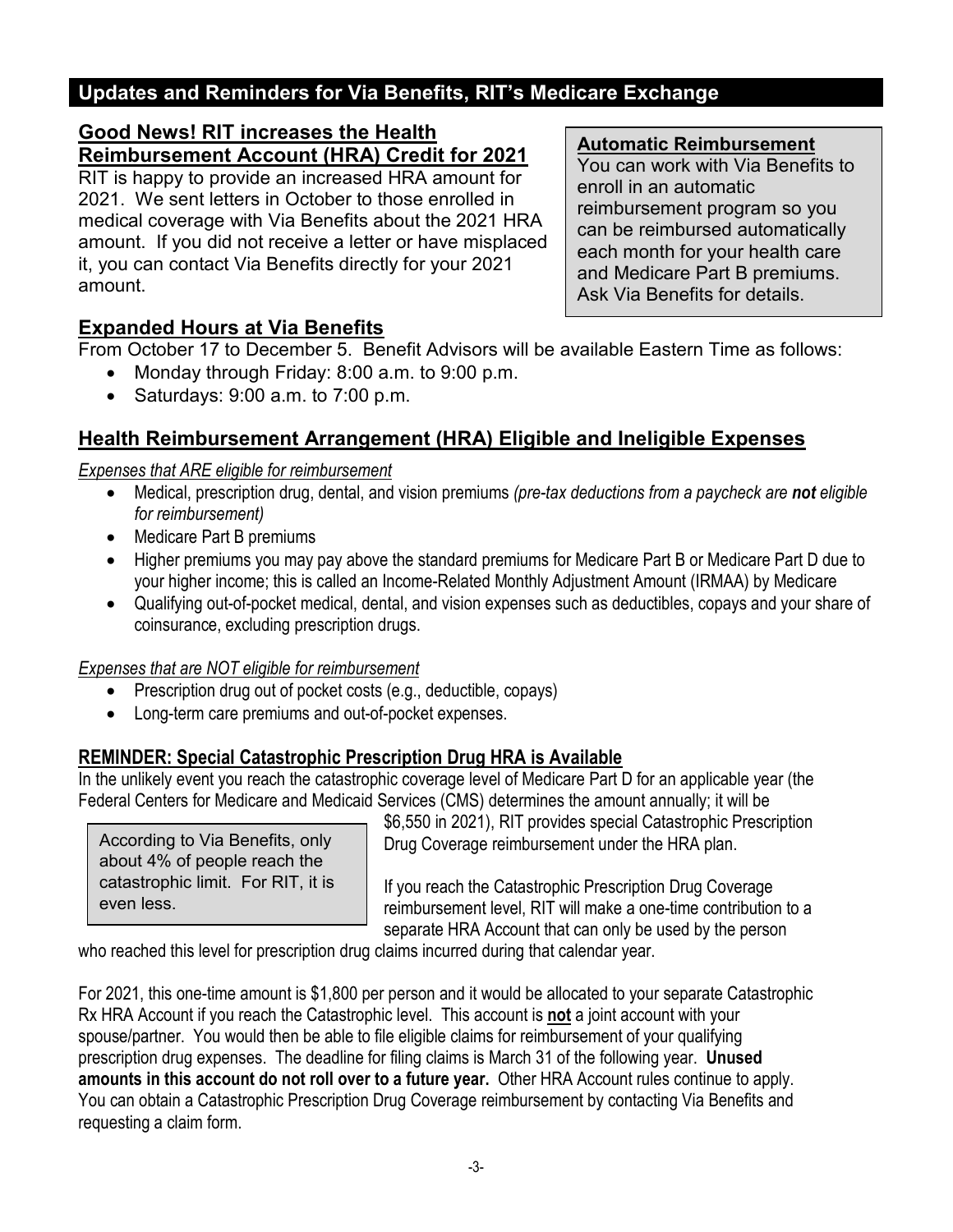# **RIT's Vision Care Plan**

Good news from our vision care plan provider, VSP! The allowance for eyeglass frames and contact lenses will increase from the current \$130 to \$150 as of January 1, 2021. Also, the VSP monthly premium will remain at its current 2020 level through December 31, 2023. Below is a brief summary of the coverage.

If you and/or your eligible family members will have prescription eyewear needs in 2021, this may be the plan for you.

**IMPORTANT:** If you enroll in coverage, VSP does not issue ID cards. Just let your provider know you have VSP coverage. The ID number for retirees is your RIT University ID (UID) (printed on the enclosed blue form). The ID number for a surviving spouse is the surviving spouse's Social Security Number.

| <b>Benefit</b>                          | <b>Description</b>                                                                                                                                                                                                                                                                                                                                                                                                                                                                                                                                                                                                                                                                                                                                                                         | Copay                               |  |
|-----------------------------------------|--------------------------------------------------------------------------------------------------------------------------------------------------------------------------------------------------------------------------------------------------------------------------------------------------------------------------------------------------------------------------------------------------------------------------------------------------------------------------------------------------------------------------------------------------------------------------------------------------------------------------------------------------------------------------------------------------------------------------------------------------------------------------------------------|-------------------------------------|--|
| WellVision Exam (routine)*              | Focuses on your eyes and overall wellness                                                                                                                                                                                                                                                                                                                                                                                                                                                                                                                                                                                                                                                                                                                                                  | \$15                                |  |
| <b>Prescription Glasses</b>             |                                                                                                                                                                                                                                                                                                                                                                                                                                                                                                                                                                                                                                                                                                                                                                                            | \$20                                |  |
| Frame                                   | \$150 allowance for a wide selection of frames<br>$\bullet$<br>\$170 allowance for featured frame brands<br>٠<br>20% savings on the amount over your allowance<br>٠                                                                                                                                                                                                                                                                                                                                                                                                                                                                                                                                                                                                                        | Included in<br>prescription glasses |  |
| <b>Lenses</b>                           | Single vision, lined bifocal, and lined trifocal lenses<br>$\bullet$<br>Polycarbonate lenses for dependent children<br>٠                                                                                                                                                                                                                                                                                                                                                                                                                                                                                                                                                                                                                                                                   | Included in<br>prescription glasses |  |
| <b>Lens Enhancements</b>                | Progressive lenses<br>$\bullet$<br>Average savings of 35-40% on other lens<br>٠<br>enhancements (e.g., anti-glare)                                                                                                                                                                                                                                                                                                                                                                                                                                                                                                                                                                                                                                                                         | \$0                                 |  |
| <b>Contacts (instead of glasses)</b>    | \$150 allowance for contacts and contact lens<br>$\bullet$<br>exam (fitting and evaluation)<br>15% savings on a contact lens exam (fitting and<br>$\bullet$<br>evaluation)                                                                                                                                                                                                                                                                                                                                                                                                                                                                                                                                                                                                                 | \$0                                 |  |
| <b>Diabetic Eyecare Plus</b><br>Program | Services related to diabetic eye disease, glaucoma<br>$\bullet$<br>and age-related macular degeneration (AMD).<br>Retinal screening for eligible members with<br>diabetes. Limitations and coordination with<br>medical coverage may apply. Ask your VSP doctor<br>for details.                                                                                                                                                                                                                                                                                                                                                                                                                                                                                                            | \$20                                |  |
| <b>Extra Savings</b>                    | <b>Glasses and Sunglasses</b><br>Extra \$20 to spend on featured frame brands. Go to vsp.com/special offers<br>for details.<br>30% savings on additional glasses and sunglasses, including lens<br>$\bullet$<br>enhancements, from the same VSP provider on the same day as your<br>WellVision Exam. Or get 20% from any VSP provider within 12 months of<br>your last WellVision Exam.<br><b>Retinal Screening</b><br>No more than a \$39 copay on routine retinal screening as an enhancement<br>٠<br>to a WellVision Exam<br><b>Laser Vision Correction</b><br>Average 15% off the regular price or 5% off the promotional price;<br>discounts only available from contracted facilities<br>After surgery, use your frame allowance (if eligible) for sunglasses from any<br>VSP doctor |                                     |  |

*\* If the exam is not considered routine, the exam would not be covered by VSP with a \$15 copay; it may be covered under your medical plan.*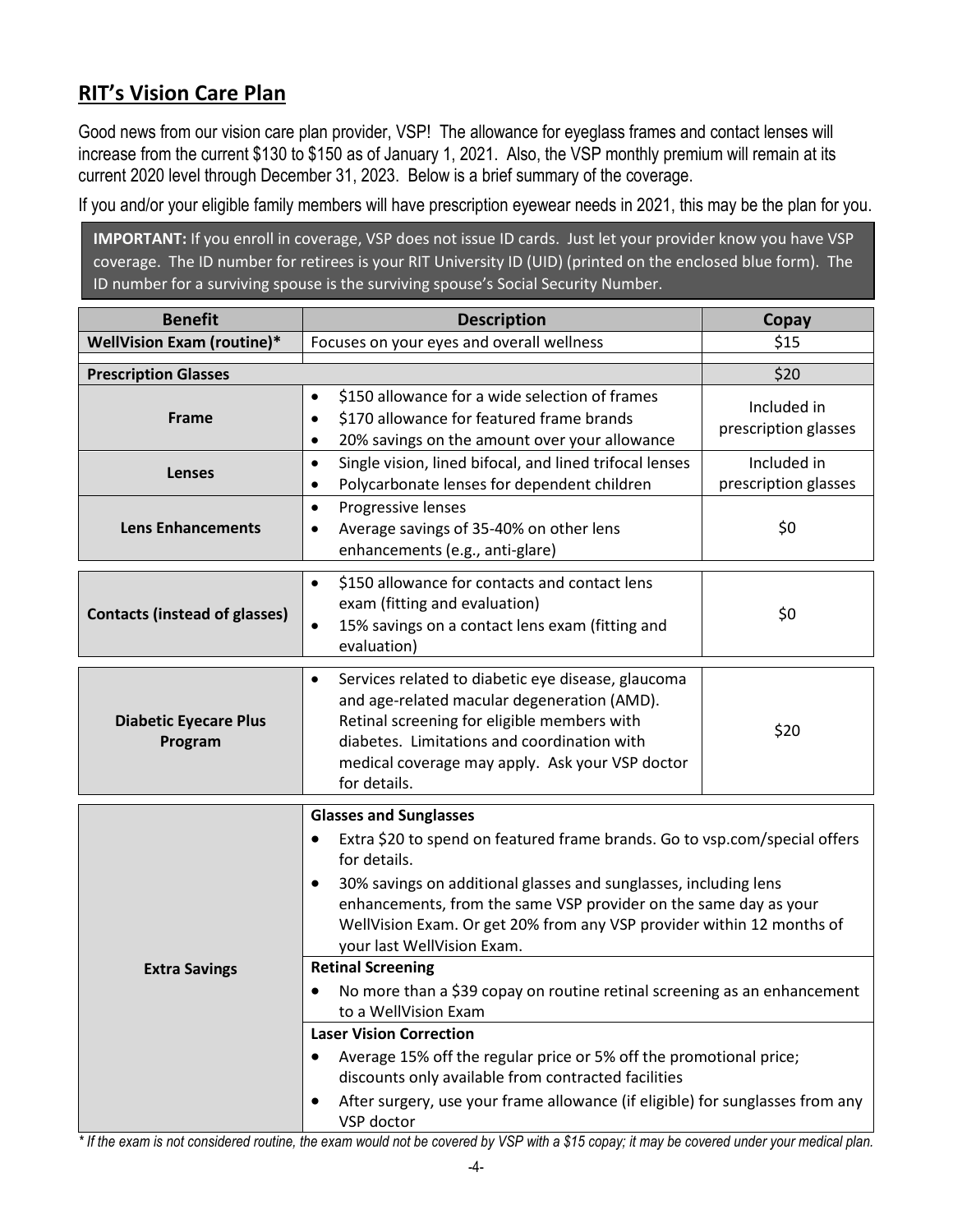# **Other Benefits**

# **TruHearing® Hearing Aid Discount Program through RIT's Vision Care Coverage**

If you participate in RIT's vision care coverage with VSP, you and your family members can save up to 60% on hearing aids if purchased through TruHearing.

TruHearing provides members with:

- Access to a national network of more than 6,000 hearing health care providers
- Three provider visits for fitting and adjustments
- A 45-day trial
- Three-year manufacturer warranty for repairs and one-time loss and damage replacement
- 48 free batteries per hearing aid
- Discounted pricing on a wide selection of the latest brand name hearing aids
- High quality, low cost batteries delivered to your door

Here's how it works:

- Members call TruHearing. Members and their family call 877-396-7194 and mention VSP.
- Schedule an exam. TruHearing will answer questions and schedule a hearing exam with a local provider.
- Attend appointment. The provider will perform a hearing exam, make a recommendation, order the hearing aids through TruHearing, and fit them for the member.

Learn more about this VSP Exclusive Member Extra at [www.truhearing.com/vsp o](http://www.truhearing.com/vsp)r call 877-396-7194/V with questions.

# **RIT's Hyatt Legal Plan**

It can be difficult to know how to find an attorney when you need one. With RIT's legal plan through MetLaw, provided by Hyatt Legal Plans, you can have a team of attorneys ready to help you take care of life's planned and unplanned legal events. During your lifetime, you may need legal help more often than you

think. Buying or selling a home and updating your will are just a couple of scenarios where attorneys can provide expert legal advice. With RIT's legal plan, you can get access to legal help for all of these matters and more.

The plan's network attorneys provide support face to face, by phone, or by questions submitted online to their Law Firm E-Panel®. For certain legal matters, your attorney can represent you in court without you being present. The network attorneys are there for you, whenever you need advice on any personal legal matter or representation on a number of legal services covered under the plan—giving you peace of mind that you've got an expert on your side, for as long as you need them.

To elect or cancel coverage, please complete the enclosed blue *Retiree Benefits Open Enrollment Form*. If you elect coverage, RIT's billing administrator, Lifetime Benefit Solutions (LBS) will bill you monthly for the coverage. For more details, go to [www.rit.edu/benefits](http://www.rit.edu/benefits) and click on the link for the Open Enrollment page.

# **Identity Theft Protection**

During the open enrollment period, you can enroll, cancel, or change coverage for 2021. The coverage from Identity Force is very comprehensive. There are three main categories; some of the services are as follows. The monthly premium contributions are found on the enclosed blue form. You will find details about the benefit on the HR website [\(www.rit.edu/benefits\)](http://www.rit.edu/benefits).

- 1. **Prevention—**fraud monitoring online protection tools
- 2. **Detection—**identity monitoring, change of address monitoring, medical ID fraud protection, and junk mail opt-out
- 3. **Restoration—**identity restoration specialists who complete the paperwork and make calls on your behalf, \$1 million identity theft insurance to reimburse you for eligible out-of-pocket costs (e.g., attorney fees)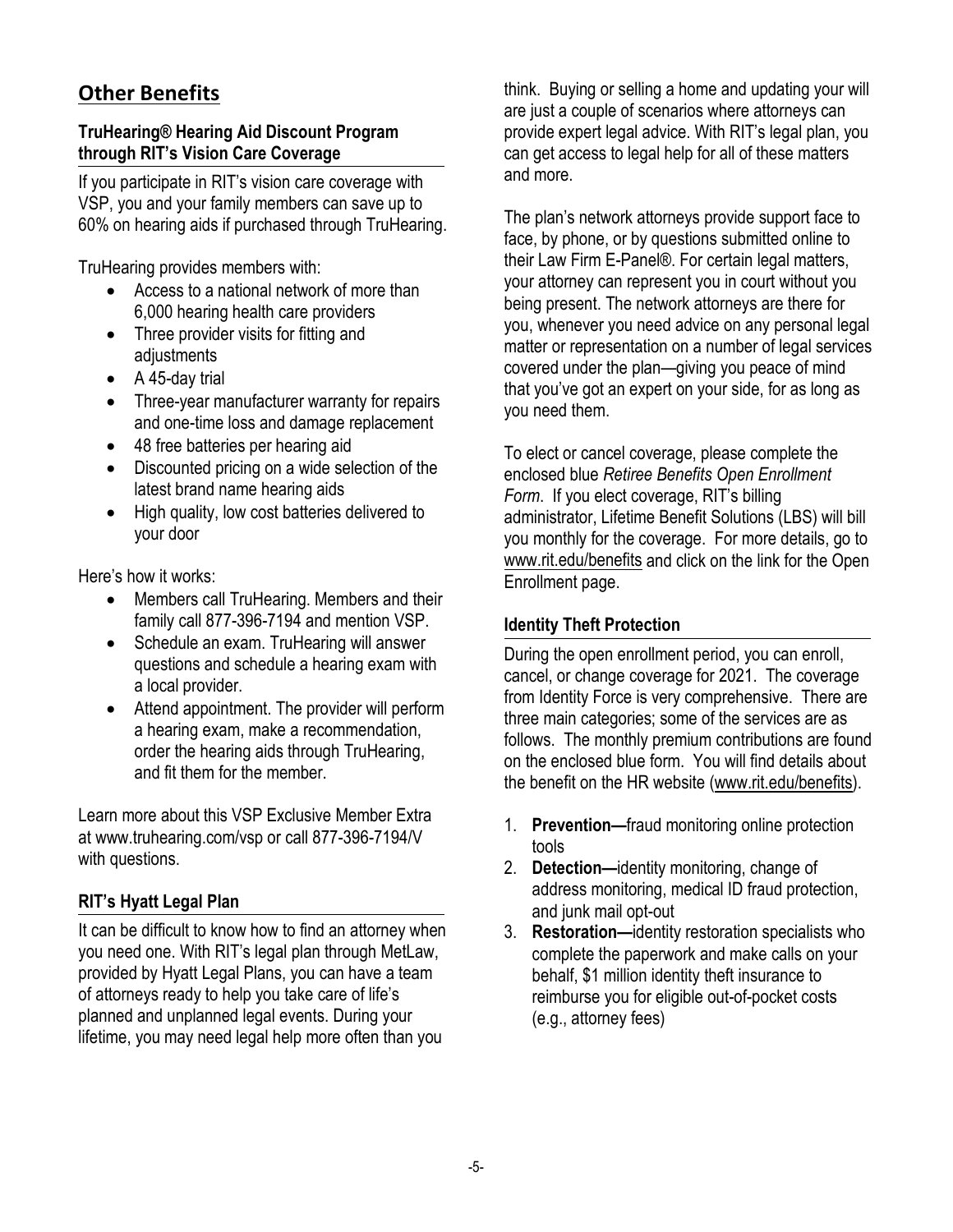# **Other Benefits - Enroll at Any Time**

**PersonalInsurance:**RIToffersemployeesandretireesan opportunity to purchase auto, homeowners, and other kinds of personal insurance at group rates. The programis administered by Mercer Voluntary Benefits and is provided by MetLife Group Property & Casualty, one of the largest underwriters of employer-sponsored insurance programs. While rates are not guaranteed, typical savings in this program are between 10-20 percent off Metropolitan's retail insurance rates.

**Pet Insurance:** Offered at a group discount through Nationwide, this medical insurance for your pets covers thousands of medical problems and conditions related to accidents or illnesses (even cancer) for dogs, cats, birds, ferrets, rabbits, reptiles, and other exotic pets. You have the freedomto visit any licensed veterinarian.

# **New Partnership with RIT Service Center (RSC)**

We are pleased to announce that the RIT Service Center (RSC) now provides customer service for most RIT benefits for employees, retirees, surviving spouses, and LTD recipients, *except as noted below about Via Benefits questions*. The RSC is an effective, efficient single point of contact for questions, service requests, and support.

- You can access the RSC online portal: [help.rit.edu](https://help.rit.edu/sp)
	- o If you have maintained your RIT email, you can click on *RIT Login*
	- o If you have not maintained your RIT email or if you are a surviving spouse, you can click on *Continue as Guest*
- You can call 585-475-5000 to speak to an RSC representative

If you log in as an RIT user, you can also have an Online Live Chat through the portal. This feature is not available for Guest access.

You can access the RSC online portal 24 hours a day. The RSC staff is available for online chats (if you have logged in) and by phone Monday through Friday 7:30 a.m. to 5:00 p.m. EST.

*Continue to contact Via Benefits for some topics*. There are topics that you should still contact Via Benefits about, not the RSC. These include the following:

- enrolling or changing your medical and/or prescription drug coverage
- questions or concerns about your medical and/or prescription drug coverage
- how to get reimbursed from your Health Reimbursement Arrangement (HRA)
- what items are eligible for reimbursement from your HRA
- how to enroll in an automatic reimbursement feature for premiums

# **RIT Retirees Program**

As we announced last year, the RIT Retirees program is now based in University Advancement (previously known as Development and Alumni Relations). In partnership with the RIT Retirees Committee, the RIT Retirees Program hosts hallmark events, like the Winter Gathering (December) and the Retirees Picnic (June), and acts as the central office for retiree needs, outside of HR benefits. Sadly, there are no retiree events in 2020 due to the COVID-19 pandemic.

We encourage you to visit [www.rit.edu/retirees](http://www.rit.edu/retirees) for information on news, events, and other important information. You can also email [retirees@rit.edu](mailto:retirees@rit.edu) with questions.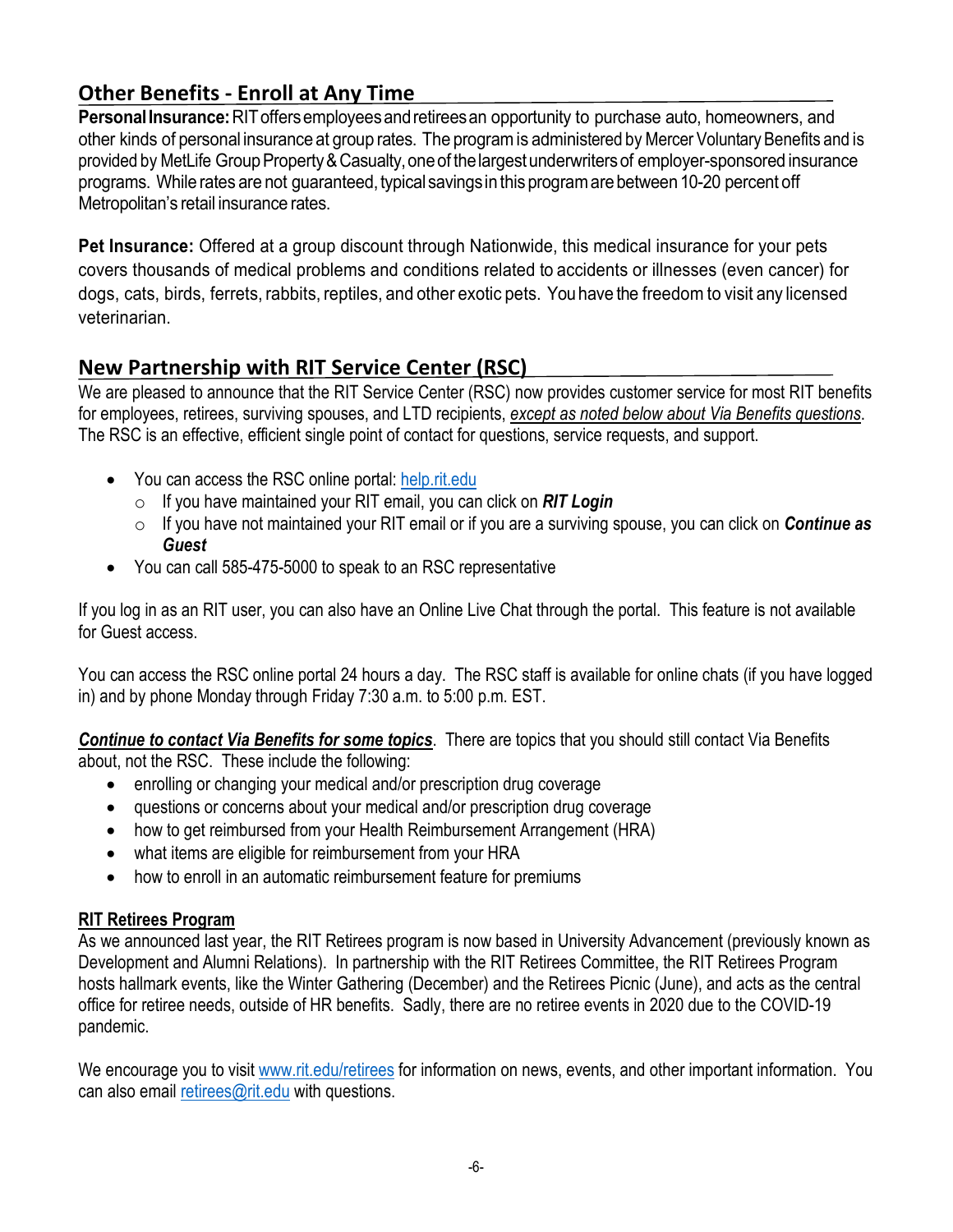# **RIT Services and Discounts**

**Tuition Waiver:** You and your eligible family members continue to be eligible for Tuition Waiver (courses taken at RIT).

**Access Privileges to RIT Facilities:** By usingyourRetireeID Card, you have access privileges to RIT facilities and services such as the Student Life Center and Wallace Library.

**RITEmail:**Youmaycontinuetohavean RITemailaccount. Fromthe first time your email account is activated, you will receive an annual email notice from ITS confirming you want to continue your

account. Follow the instructions to keep the account.

**Barnes&Noble@RIT:**ShowyourRIT Retiree ID Card and get a 10% discount on most items. Please note that this applies to retirees only, not spouses or surviving spouses.

**RARES:** This not-for-profit organization provides over 400 discounts on local, regional, and national products and services. Enter code RARES4me to log in to their website.

# **Contribution Rates for Your RIT Benefits**

Below are the monthly contribution rates for RIT benefits that continue for Medicare retirees and surviving spouses. If you are enrolled in any of these benefits, Lifetime Benefit Solutions (LBS) will bill you monthly. For your convenience, you can set up scheduled automatic payments through ACH, a safe, fast and secure way to ensure your payment is made on time. LBS offers an online Member Self-Service Portal with the tools and information to efficiently and accurately manage your account. For details about enrolling in ACH or the LBS Self-Service Portal, contact LBS directly at 800-828-0078.

| <b>PLAN</b>                                          | <b>LEVEL OF COVERAGE</b>                                       | <b>MONTHLY</b><br><b>CONTRIBUTION</b> |
|------------------------------------------------------|----------------------------------------------------------------|---------------------------------------|
| <b>Vision Care</b>                                   | $\bullet$ Individual<br>$\bullet$ 2 Person<br>$\bullet$ Family | \$9.64<br>\$19.26<br>\$31.01          |
| <b>Legal Services (Hyatt)</b>                        | • Retiree and Family                                           | \$18.75                               |
| <b>Identity Theft Protection-UltraSecure</b>         | • One Adult<br>$\bullet$ Two Adults                            | \$9.95<br>\$19.90                     |
| <b>Identity Theft Protection-UltraSecure+ Credit</b> | $\bullet$ One Adult<br>$\bullet$ Two Adults                    | \$16.95<br>\$33.90                    |